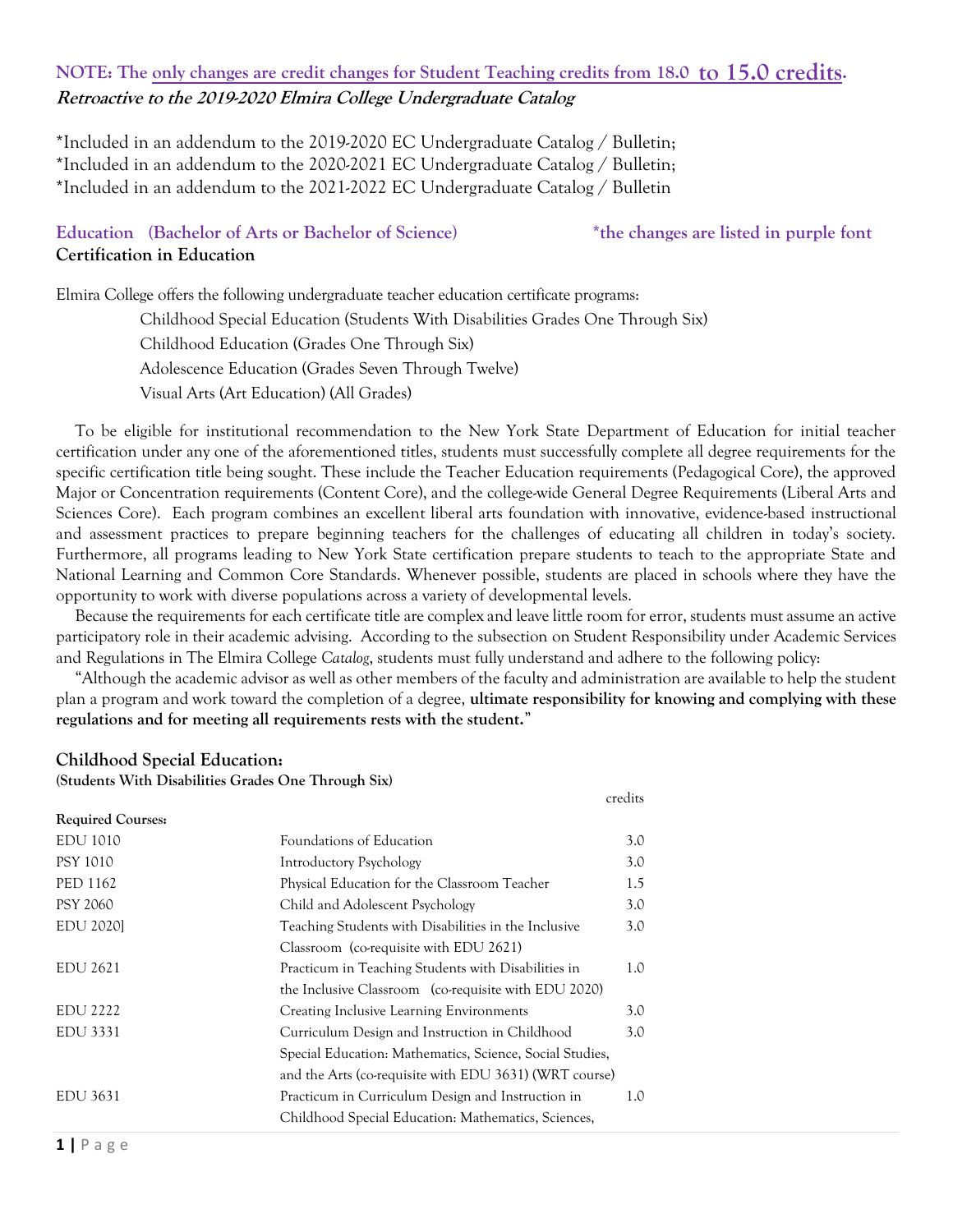|                 | Social Studies and the Arts (co-requisite with EDU 3331)    |             |
|-----------------|-------------------------------------------------------------|-------------|
| EDU 3345        | Literacy Acquisition and Development for Preschool          | 3.0         |
|                 | and Elementary School Learners (co-requisite with EDU 3645) |             |
| EDU 3645        | Practicum in Literacy Education: Childhood                  | 1.0         |
|                 | Education (co-requisite with EDU 3345)                      |             |
| EDU 3351        | Assessing Students with Disabilities:                       | 3.0         |
|                 | Childhood Special Education                                 |             |
| EDU 3365        | Teaching Literacy in the Elementary School                  | 3.0         |
| <b>EDU 4420</b> | <b>Student Teaching and Seminar:</b>                        | $18.0$ 15.0 |
|                 | <b>Childhood Special Education</b>                          |             |
|                 |                                                             |             |

Additional Requirements for Childhood Special Education Certification:

To better ensure that all students fulfill their responsibilities, they must contact Elmira College's Teacher Education Department for:

1. Current information regarding their specific teacher education program.

2. Language-Other-Than-English (LOTE) requirements (6 college credits) or equivalent;

3. Mathematical processes requirement. Students in the Childhood Special Education program must complete two 3 credit mathematics content courses, MAT 2005 Mathematics for Elementary Teachers I: Number Systems and MAT 2006

Mathematics for Elementary Teachers II: Geometry and Measurement;

4. Information for taking the mandatory New York State Teacher Certification Examinations. All students seeking Students with Disabilities Grades One Through Six initial certification, will be required to take four separate examinations: the Educating All Students (EAS), Childhood Muli-Subject Content Specialty Text (CST), Students with Disabilities CST,

and the edTPA.

5. Forms, including Teacher Education Program Application and the Student Teaching Application requirements, procedures, policy statements, application deadlines, and so forth; and

6. Other requirements, such as required GPA for acceptance into the Teacher Education Program and Student Teaching (an overall GPA of 3.000 is required) or changes in the New York State Teacher Certification requirements. No waivers or exceptions are granted.

### **In addition to completing the requirements listed above for Childhood Special Education, students also must complete their general distribution requirements and one of the following approved academic majors or concentrations:**

| Majors                            | Concentrations                                  |
|-----------------------------------|-------------------------------------------------|
| (for required coursework in       | (for required coursework in concentrations, see |
| approved majors, see the specific | "Listing of Approved Concentrations for         |
| major listed in this Catalog)     | Childhood Education and Childhood Special       |
|                                   | Education" in this section of the Catalog)      |
| Biology                           | Biology                                         |
| Chemistry                         | English Literature                              |
| English Literature                | <b>Mathematics</b>                              |
| <b>Mathematics</b>                | Social Studies                                  |
| Social Studies                    |                                                 |

## **Childhood Education (Grades One Through Six):**

credits

| $\ldots$ and $\ldots$ |                                                      |     |
|-----------------------|------------------------------------------------------|-----|
| EDU 1010              | Foundations of Education                             | 3.0 |
| PSY 1010              | Introductory Psychology                              | 3.0 |
| PED 1162              | Physical Education for the Classroom Teacher         | 1.5 |
| <b>PSY 2060</b>       | Child and Adolescent Psychology                      | 3.0 |
| <b>EDU 2020</b>       | Teaching Students with Disabilities in the Inclusive | 3.0 |
|                       | Classroom (co-requisite with EDU 2621)               |     |
| EDU 2621              | Practicum in Teaching Students with Disabilities in  | 1.0 |
|                       | the Inclusive Classroom (co-requisite with EDU 2020) |     |
|                       |                                                      |     |

**Required Courses:**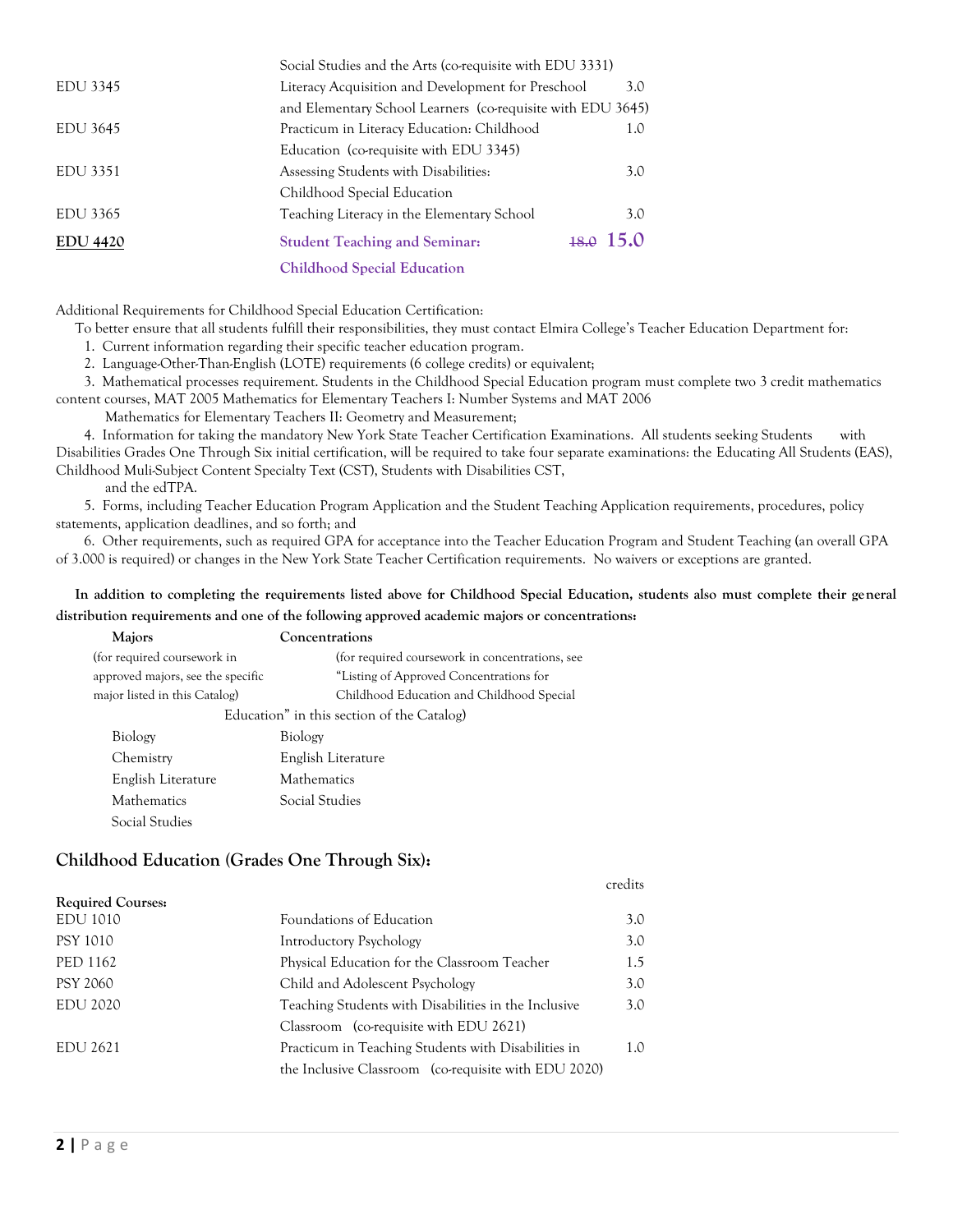|                 |                                                          | credits |
|-----------------|----------------------------------------------------------|---------|
| EDU 3335        | Curriculum, Instruction, and Assessment in               | 3.0     |
|                 | Childhood Education: Social Studies and the Arts         |         |
|                 | (WRT course)                                             |         |
| EDU 3345        | Literacy Acquisition and Development for                 | 3.0     |
|                 | Preschool and Elementary School Learners                 |         |
|                 | (co-requisite with EDU 3645)                             |         |
| EDU 3645        | Practicum in Literacy Education: Childhood               | 1.0     |
|                 | Education (co-requisite with EDU 3345)                   |         |
|                 | EDU 3355 Curriculum, Instruction, and                    | 3.0     |
|                 | Assessment in Childhood Education: Mathematics,          |         |
|                 | Science, and Technology (co-requisite with EDU 3655)     |         |
| EDU 3655        | Practicum in Curriculum, Instruction, and                | 1.0     |
|                 | Assessment n Mathematics, Science and Technology:        |         |
|                 | Childhood Education (co-requisite with EDU 3355)         |         |
| EDU 3365        | Teaching Literacy in the Elementary Schools              | 3.0     |
| <b>EDU 4410</b> | <b>Student Teaching and Seminar: Childhood</b><br>$+8.0$ | 15.0    |
|                 | Education                                                |         |

#### **Additional Requirements for Childhood Education Certification:**

To better ensure that all students fulfill their responsibilities, they must contact Elmira College's Teacher Education Department for:

1. Current information regarding their specific teacher education program

2. Language-Other-Than-English (LOTE) requirements (6 college credits) or equivalent;

3. Mathematical processes requirement. Students in the Childhood Education program must complete two 3 credit mathematics content courses; MAT 2005 Mathematics for Elementary Teachers I: Number Systems and MAT 2006 Mathematics for Elementary Teachers II: Geometry and Measurement;

4. Information for taking the mandatory New York State Teacher Certification Examinations. All students seeking Childhood Education Grades One Through Six initial certification, will be required to take three separate examinations: the *Educating All* 

*Students Test (EAS),* the *Education Teacher Performance Assessment (ed TPA),* and the *Content Specialty Test (CST)*. It should be noted that all students will take the edTPA during their Student Teaching experience in their senior (fourth) year;

5. Forms, including the Teacher Education Program Application and the Student Teaching Application requirements, procedures, policy statements, application deadlines, and so forth; and

6. Other requirements, such as required GPA for acceptance into the Teacher Education Program and Student Teaching

(an overall GPA of 3.000 is required) or changes in the New York State Teacher Certification requirements. No waivers or exceptions are granted.

#### **In addition to completing the requirements listed above for Childhood Education, students also must complete their general distribution requirements and one of the following approved academic majors or concentrations:**

| <b>Majors</b>                     | Concentrations                                       |
|-----------------------------------|------------------------------------------------------|
| (for required coursework in       | (for required coursework in concentrations, see      |
| approved majors, see the specific | "Listing of Approved Concentrations for              |
| major listed in this Catalog)     | Childhood Education" in this section of the Catalog) |
| Biology                           | Biology                                              |
| Chemistry                         | English Literature                                   |
| English Literature                | <b>Mathematics</b>                                   |
| <b>Mathematics</b>                | Social Studies                                       |
| Social Studies                    |                                                      |

#### **Optional Extension for the Childhood Education Certificate: Extension to Teach a Subject in Grades Seven Through Nine**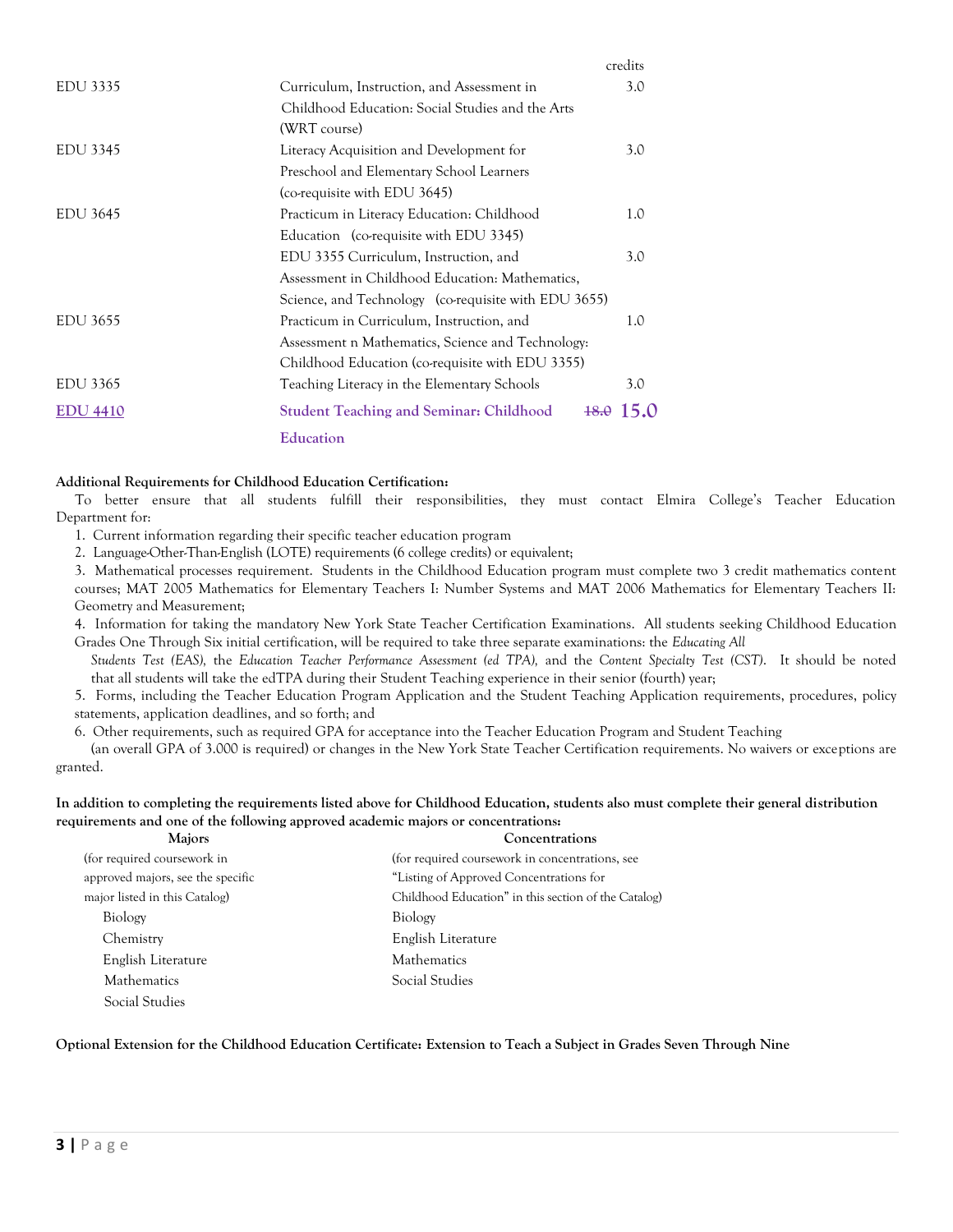|                          |                                                       | credits |
|--------------------------|-------------------------------------------------------|---------|
| <b>Required Courses:</b> |                                                       |         |
| EDU 3336                 | Curriculum Design and Instruction: Middle Childhood   | 3.0     |
|                          | Education                                             |         |
| EDU 3356                 | Methodologies of Teaching: Middle Childhood Education | 3 O     |

The Extension (grades seven through nine) prepares students in Childhood Education who complete an approved **Major** that includes at least thirty hours of study in a subject area (not a concentration) for an extension to teach a subject in grades seven through nine.

Note: Childhood Education students pursuing an Extension will need to pass the Educating All Students Test (EAS), the Content Specialty Test (CST) Multi-Subject: Teachers of Childhood, the Content Specialty Test in their content core (e.g., biology), and the Education Teacher Performance Assessment (edTPA).

credits

This Extension requires one of the following majors:

| <b>Certificate Extension</b>   | <b>Required Major</b>                          |  |
|--------------------------------|------------------------------------------------|--|
|                                | (for required coursework in approved majors,   |  |
|                                | see the specific major listed in this Catalog) |  |
| Biology 7-9 Ext.               | Biology                                        |  |
| Chemistry 7-9 Ext.             | Chemistry                                      |  |
| English Language Arts 7-9 Ext. | English Literature                             |  |
| Mathematics 7-9 Ext.           | <b>Mathematics</b>                             |  |
| Social Studies 7-9 Ext.        | Social Studies                                 |  |
|                                |                                                |  |

## **Adolescence Education (Grades Seven Through Twelve):**

| <b>Required Courses:</b> |                                                     |     |
|--------------------------|-----------------------------------------------------|-----|
| <b>EDU 1010</b>          | Foundations of Education                            | 3.0 |
| <b>PSY 1010</b>          | <b>Introductory Psychology</b>                      | 3.0 |
| <b>PSY 2060</b>          | Child and Adolescent Psychology                     | 3.0 |
| <b>EDU 2020</b>          | Teaching Students with Disabilities in the          | 3.0 |
|                          | Inclusive Classroom (co-requisite with EDU 2621)    |     |
| EDU 2621                 | Practicum in Teaching Students with Disabilities in | 1.0 |
|                          | the Inclusive Classroom (co-requisite with          |     |
|                          | EDU 2020)                                           |     |
| EDU 3337                 | Curriculum Design and Instruction:                  | 3.0 |
|                          | Adolescence Education (WRT course)                  |     |
| <b>EDU 3347</b>          | Content Area Literacy in the Middle Schools         | 3.0 |
|                          | (co-requisite with EDU 3647)                        |     |
| <b>EDU 3647</b>          | Practicum in Literacy Education: Adolescence        | 1.0 |
|                          | Education (co-requisite with EDU 3347)              |     |
| <b>EDU 3357</b>          | Methodologies of Teaching: Adolescence Education    | 3.0 |
|                          | (co-requisite with EDU 3657)                        |     |
| <b>EDU 3657</b>          | Practicum in Methodologies of Teaching in           | 1.0 |
|                          | Adolescence Education (co-requisite with EDU 3357)  |     |
| EDU 3367                 | Content Area Literacy in the Secondary Schools      | 3.0 |
| <b>EDU 4430</b>          | Student Teaching and Seminar: Adolescence 48.0 15.0 |     |
|                          | Education                                           |     |

#### **Additional Requirements for Certification:**

To better ensure that all students fulfill their responsibilities, they must contact Elmira College's Teacher Education Department for:

1. Current information regarding their specific teacher education program;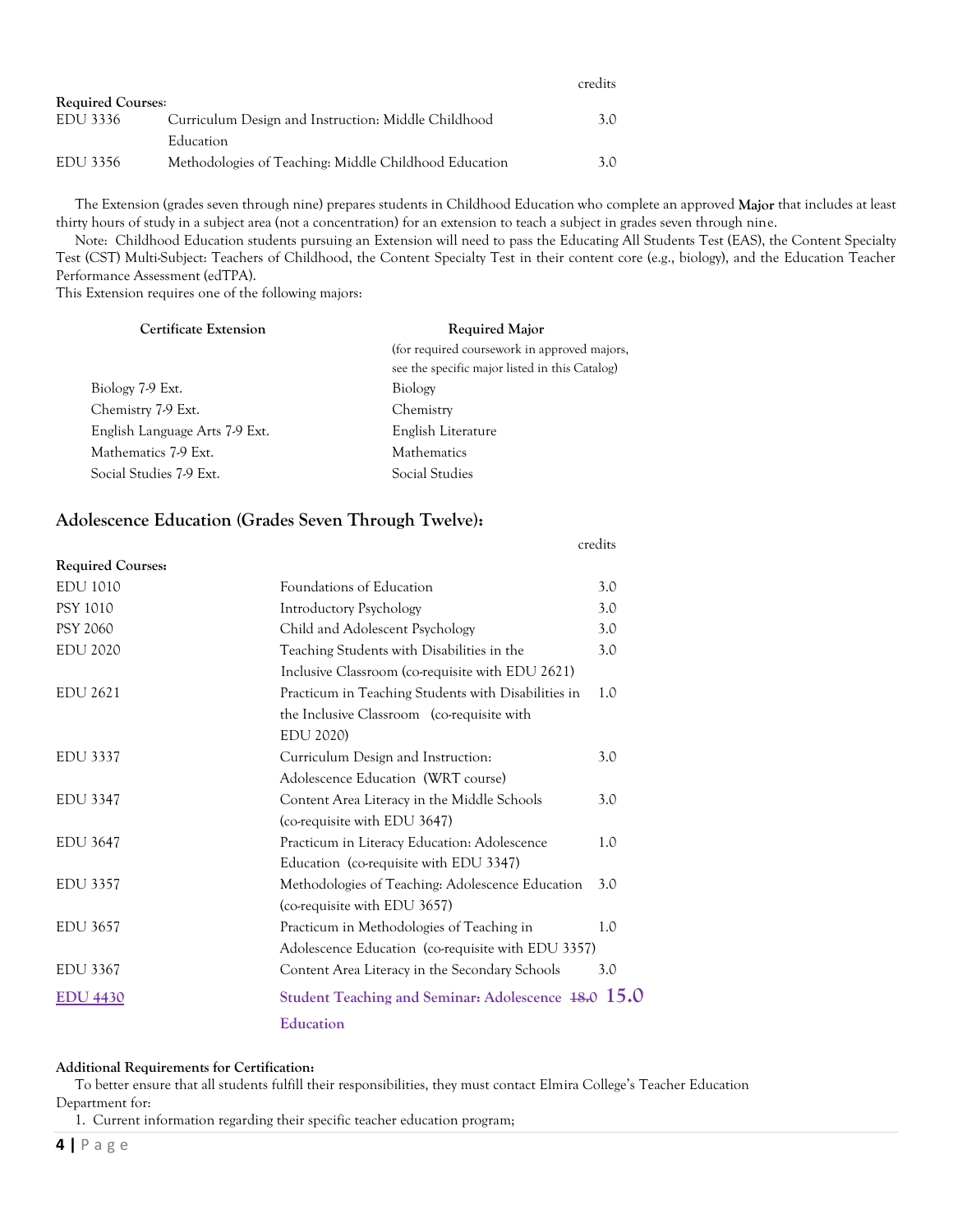2. Language-Other-Than-English (LOTE) requirements (6 college credits) or equivalent;

3. Information for taking the mandatory New York State Teacher Certification Examinations. All students seeking Adolescence Education Grades Seven Through Twelve initial certification, will be required to take three separate examinations: the *Educating All Students Test (EAS),* the *Education Teacher Performance Assessment (edTPA),* and the *Content Specialty Test (CST)*.

It should be noted that all students will take the edTPA during their Student Teaching experience in their senior (fourth) year;

- 4. Forms, the Teacher Education Program Application, the Student Teaching Application, requirements, procedures, policy statements, application deadlines, and so forth; and
- 5. Other requirements, such as required GPA for acceptance into the Teacher Education Program and Student Teaching (an overall GPA of
- 3.000 is required) or changes in the New York State Teacher Certification requirements. No waivers or exceptions are granted.

In addition to completing the Adolescence Education requirements, as previously indicated, students must also complete their general distribution requirements and an academic major approved for certification as listed:

| Certificate Title            | <b>Required Major</b>                          |
|------------------------------|------------------------------------------------|
|                              | (for required coursework in approved majors,   |
|                              | see the specific major listed in this Catalog) |
| Biology $7 - 12$             | Biology                                        |
| Chemistry 7 - 12             | Chemistry                                      |
| English Language Arts 7 - 12 | English Literature                             |
| Mathematics 7 - 12           | <b>Mathematics</b>                             |
| Social Studies 7 - 12        | Social Studies                                 |

**Optional Extension for the Adolescence Education Certificate: Extension to Teach a Subject in Grades Five and Six**

| <b>Required Courses:</b> |                                             |     |
|--------------------------|---------------------------------------------|-----|
| EDU 3336                 | Curriculum Design and Instruction:          | 3.0 |
|                          | Middle Childhood Education                  |     |
| EDU 3356                 | Methodologies of Teaching: Middle Childhood | 3.0 |
|                          | Education                                   |     |

The Extension (grades five and six) prepares students in Adolescence Education who complete an approved Major that includes thirty hours of study in a subject to teach that subject in grades five and six.

Note: Adolescence Education students pursuing an Extension will need to pass the Educating All Students Test (EAS), the Education Teacher Performance Assessment (edTPA), and the Content Specialty Test (CST) in their content core.

This Extension requires one of the following majors:

#### **Certificate Extension Required Major**

|                                  | (for required coursework in approved majors,<br>see the specific major listed in this Catalog) |
|----------------------------------|------------------------------------------------------------------------------------------------|
| Biology $5 - 6$ Ext.             | Biology                                                                                        |
| Chemistry 5 - 6 Ext.             | Chemistry                                                                                      |
| English Language Arts 5 - 6 Ext. | English Literature                                                                             |
| Mathematics 5 - 6 Ext.           | <b>Mathematics</b>                                                                             |
| Social Studies 5 - 6 Ext.        | Social Studies                                                                                 |

## **Visual Arts (Art Education) (All Grades):**

#### credits

| <b>Required Courses:</b> |                                                      |      |
|--------------------------|------------------------------------------------------|------|
| EDU 1010                 | Foundations of Education                             | 3.0  |
| PSY 1010                 | Introductory Psychology                              | 3.0  |
| <b>PSY 2060</b>          | Child and Adolescent Psychology                      | 3.0  |
| <b>EDU 2020</b>          | Teaching Students with Disabilities in the Inclusive | 3.0  |
|                          | Classroom (co-requisite with EDU 2621)               |      |
| EDU 2621                 | Practicum in Teaching Students with Disabilities in  | -1.0 |
|                          |                                                      |      |